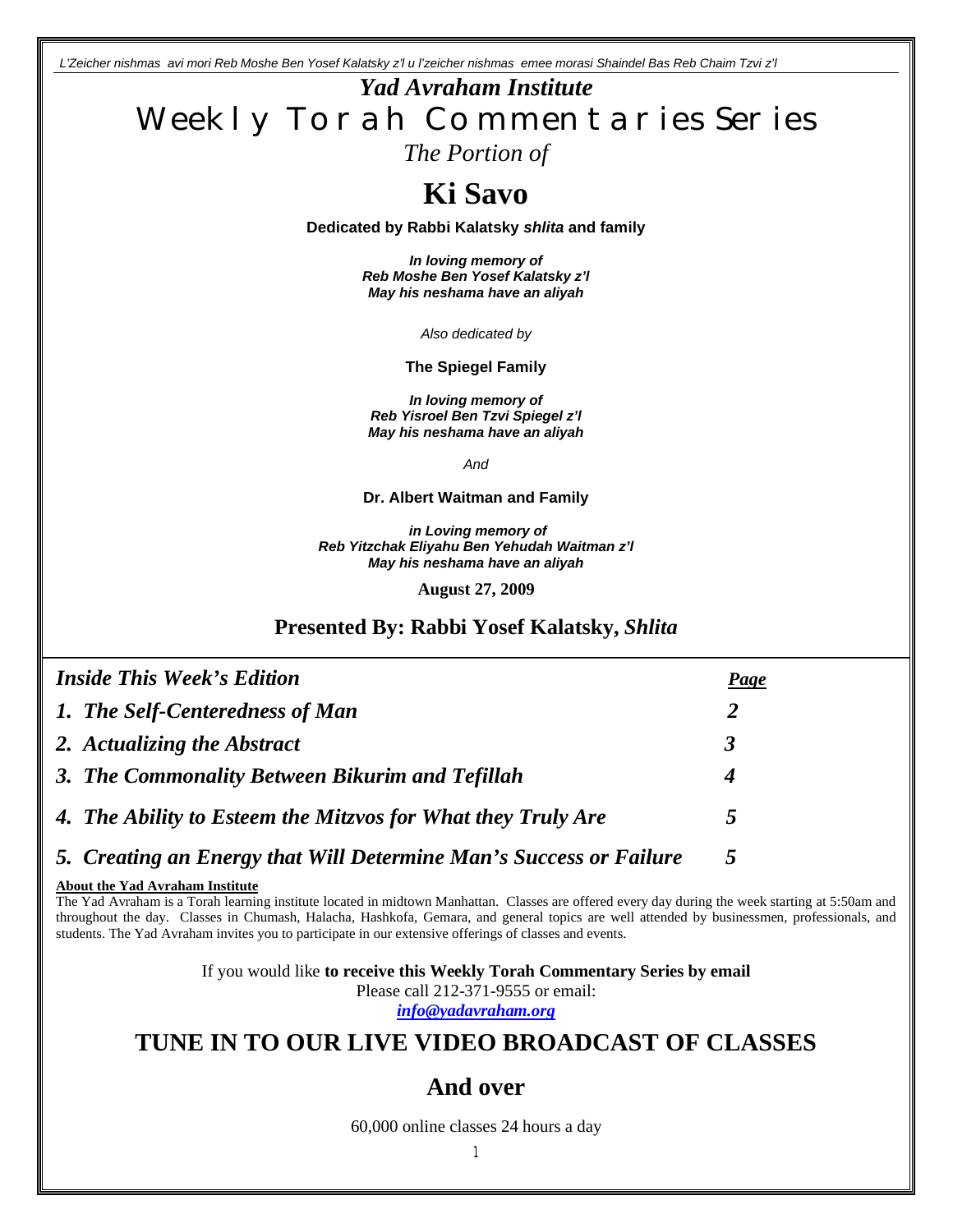*Yad Avraham Institute B"H New York September 3, 2009*

**Ki Savo**

*Presented by* **Rabbi Yosef Kalatsky,** *Shlita Dean* 

### *1. The Self-Centeredness of Man*

The Torah tells us that after the Jewish people entered into the Land and possessed it, G'd gave them the Positive Commandment of bringing the newly ripened produce (bikurim) to the Temple in order to make a declaration of appreciation to G'd as prescribed by the Torah. One must recount events that demonstrate G'd's beneficence to the Jewish people as far back as Yaakov, our Patriarch. G'd had spared him from annihilation by the hands of his evil father-in-law, Lavan. The Torah states that when one brings the *bikurim* one must make the declaration, **"An Aramean tried to destroy my forefather. He descended to Egypt and sojourned there…The Egyptians mistreated us and afflicted us, and placed hard work upon us. Then we cried out to Hashem… He heard our voice and saw our affliction, our travail, and our oppression. Hashem took us out of Egypt with a strong hand and with an outstretched arm, with great awesomeness, and with signs and with wonders. He brought us to this place, and gave us this Land, a Land flowing with milk and honey. And now, behold! I have brought the first fruits of the ground that You have given me, O Hashem!"** After making this declaration one prostrates himself before G'd as a sign of submission and self-negation.

The Torah states in the Portion of Eikev, **"You will eat and you will be sated, and bless Hashem, your G'd for the good Land that He gave you."** This is the basis for the positive commandment that one is obligated to acknowledge G'd (through the recitation of the blessing of thanks) after having partaken of any of the grains that are mentioned in the Torah.

The Gemara in Tractate Berachos states, "The obligation for the blessing that one recites after the meal is explicit in the Torah. However, what is the basis for the blessing that one recites before one partakes of food?" The Gemara responds that it is based on the concept of *Kal V'Chomer* (logical deduction, which is one of the thirteen methodologies that were ordained to Moshe at Sinai to

interpret the Written Law). Just as the Torah obligates one to acknowledge G'd after one is sated, is it not logical to say that one must acknowledge G'd before one eats, when one is in a state of hunger?" The Gemara concludes, "The reason one recites a blessing before one partakes of food is based on the principle that one who benefits from this world without a blessing (acknowledging G'd) is considered as if he had benefited from something that was consecrated."

Reb Meir Simcha of Dvinsk explains that the blessing that one recites before eating is only of Rabbinic nature while the after blessing (*birchas hamazon*) is a Torah obligation. Since the Gemara suggests that the basis for the pre-blessing, before one eats, is based on *Kal'V'Chomer* concept, seemingly the nature of this blessing should assume the force of a Torah law. Why is it only Rabbinical?

Reb Meir Simcha explains that although the Gemara does not refute *Kal'V'Chomer* , there is a fallacy in its logic. The Torah obligates one to recite a blessing after one is sated because when one is complacent and feels secure one has a tendency to forget G'd. As the verse states, **"When Yeshurun (the Jewish People) become fat (financially secure) they bolt (from G'd)."** The Torah therefore obligates one when he completes his meal to immediately acknowledge the source of that satiation and complacency. However, when one is in a state of hunger and feels in need, one tends to have greater clarity and recognizes the source of his blessing. He is fully cognizant that G'd is his benefactor. Thus, the Torah does not require one to recite the pre-blessing before eating.

*.* The mitzvah of bikurim addresses a similar concern regarding human behavior. One must bring the newly ripened fruits to the Temple from the Land that G'd had endowed him, in order to give thanks to Him. One must acknowledge that the basis for his own existence and the blessing that he has received is only because of the many miracles that G'd has performed on behalf of the Jewish people. It is more than simply acknowledging and thanking G'd for the blessing of the bounty that one has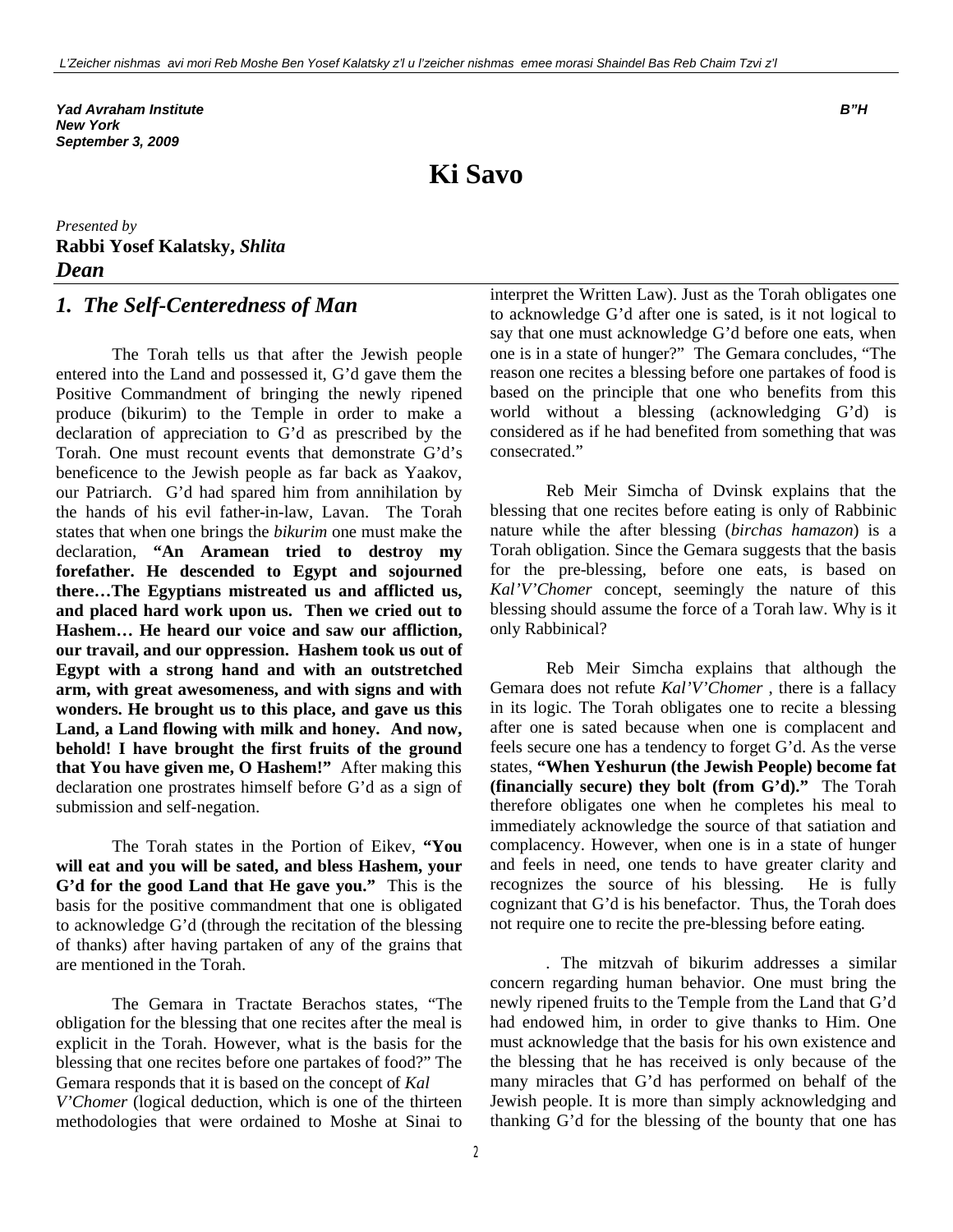received, it is a recounting of all the events that have come upon the Jewish people from their beginning. This declaration is to understand that had G'd not continuously provided and intervened on behalf of the Jewish people, they would not have survived. One cannot forget for a moment that it is only because of G'd's endowment of blessing that one is able to stand upon the Temple Mount with his new bounty. The bringing and declaration of the bikurim is to give one focus and understanding as the blessing that is recited after meals. Both of these mitzvos do not allow one to become arrogant and pompous by attributing his success to his own capability.

The first of the newly ripened fruits (bikurim) possess a level of sanctity which causes them to be permitted only to the Kohen. Simply, one could understand that just as the first tithing of the first produce of Israel (terumah) is innately holy and therefore must be given to the Kohen, identically the bikurim being the first fruits to have ripened must also be given to the Kohen. However, in addition to that understanding, one may say that since the bikurim are basic and fundamental to one's service of G'd, allowing one to maintain clarity and focus, they assume as classification of innate sanctity. The bringing of bikurim facilitates the objective of Creation, which is as the prophet Yeshaya states, "G'd said, 'I created it (this existence) for My glory.'"

### *2. Actualizing the Abstract*

The Torah tells us that one brings the newly ripened fruits (bikurim) to the Kohen on the Temple Mount and must make a declaration of appreciation to G'd as prescribed by the Torah. One must recount events of the past as far back as Yaakov, our Patriarch (who had fathered the twelve tribes), which demonstrate G'd's beneficence to the Jewish people. One must express his thanks to G'd with the understanding that had it not been for His continuous Providence, the Jewish people would have perished. Only as a result of the redemption from Egypt could the Jewish people have come to the Promised Land and reap its bounty. Thus the Torah states that when one brings the *bikurim* one must make the declaration, **"…And now behold! I have brought the first fruits of the ground that You have given me, O Hashem!"** After making this declaration one prostrates himself before G'd. As it states, **"And you shall prostrate yourself (***v'hishtachvesah)* **before Hashem, your G'd."**

It is important to note that when the Torah uses the term "*v'hishtachvesah* – and you shall prostrate" it does not simply mean bowing at the waist but rather it is full prostration on the ground. This gesture signifies total

submission and subservience to G'd. It is an act of negating oneself completely before the Creator.

The Torah tells us that after one has made the declaration and prostrated himself before G'd the verse continues, **"You shall rejoice with the goodness that Hashem, your G'd, has given you and your household…"** Seemingly, one's ability to appreciate the good that G'd has given him and thus rejoice from one's good fortune is contingent upon the act of prostration. Why is this so?

Chazal tell us that regarding the accumulation of the material, "if one has a hundred, he desires two hundred. ..." Meaning, regardless of what one possesses, one desires a multiple of that measure. Consequently, there is no end to one's pursuit of material because it continuously increases exponentially. Chavos HaLevavos explains that rather than focusing on what one has, one focuses on what one does not have. If one would recognize the blessing of which he is the recipient, he would be overwhelmed with appreciation to G'd, regardless of what he possesses. It is only because one does not choose to focus on what he does have that he seeks out multiples of what he possesses.

Man's inclination to seek out greater multiples of what he possesses is based on the perception of one's self worth. The individual believes that if he succeeded to a certain degree, it is confirmation of his value and ability. This causes him to have a greater sense of entitlement. This behavior is fueled by arrogance. If one would truly recognize that his financial success is unrelated to his capability, but rather solely on G'd's blessing, his focus would be on what he possesses and not on what he does not possess.

The Torah tells us Eliezer, the servant of Avraham, was instructed by his master to seek out a wife for his son Yitzchak. After Eliezer succeeded in locating the perspective wife for Yitzchak and had made a request from her family for her hand in marriage, the family had said, **"…Here Rivka is before you; take her and go, and she shall be the wife of your master as G'd has spoken."** When Eliezer had heard their response the Torah states, **"So the man, (Eliezer) bowed low and prostrated himself to Hashem."** Rashi cites Chazal, who explain that it is from here we learn that one must give thanks when receiving good tidings. Seemingly it is obvious that when one receives something of great value that is beneficial to himself, one should give thanks to G'd for bringing it about. Why is it necessary for the Torah to teach us something that is obvious and evident.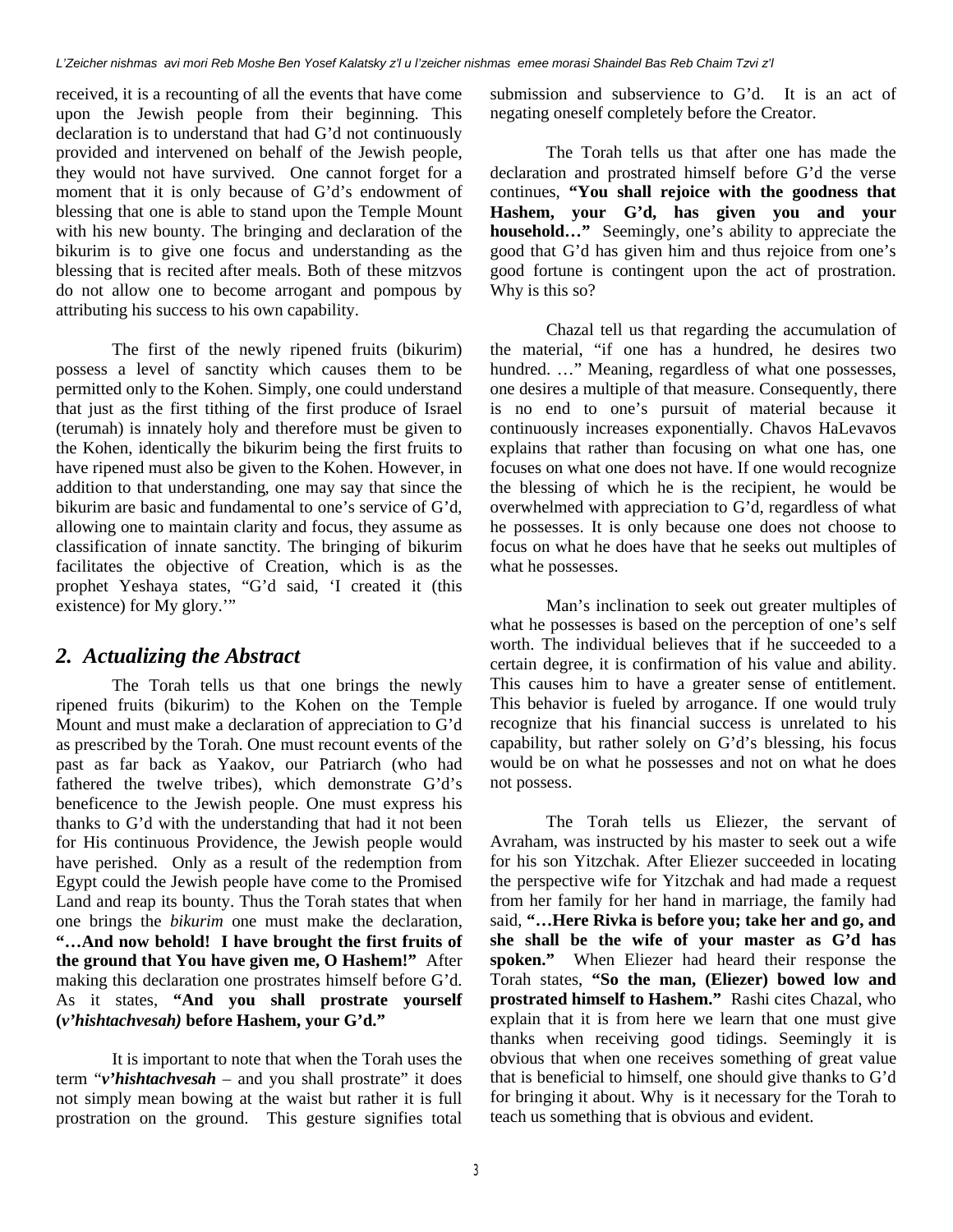Eliezer understood that in order to fully internalize the kindness of G'd and to sense his indebtedness to Him, it was imperative to prostrate himself on the ground. Since prostration is an act of submission and total negation, it gives one a sense of unworthiness. By pressing one's body against the ground one is in essence making a statement that his value is no more than the dust of the earth. Only after one's ego has been nullified could one truly appreciate what he has received and achieved. Eliezer understanding this fact, first prostrated himself in order to be fully appreciative to G'd. He had been successful in his mission on behalf of his master only because of His assistance. The Torah is teaching us that for one to be appreciative and respond to G'd's Kindness, it is not sufficient to intellectually understand that one is a beneficiary of the good. One must make take the initiative to bring that sense about. The prostration of the Jew on the Temple Mount after bringing the new fruit expresses that same concept. Only after one has prostrated himself before G'd in His location can one fully focus on what he has received and rejoice in His blessing.

### *3. The Commonality Between Bikurim and Tefillah*

The Midrash at the beginning of the Portion of Ki Savo cites a verse from Psalms, "'Let us prostrate ourselves and bow, let us kneel before Hashem, our Maker.' What is the meaning of this? Moshe had gazed through his divine vision (spirit) into the future and saw that the Temple would be destroyed. (Consequently) the bringing of the first fruits (bikurim) will cease to be. Moshe therefore enacted that the Jewish people are obligated to stand in prayer (tefillah) three times a day. (Why did Moshe choose the prayer service to compensate for the lack of the Temple and bikurim?) It is because prayer is more beloved to G'd than all good deeds and all of the sacrifices. As it states in Psalms, 'Let my prayer be established before You as the incense offering, and the lifting up of my palms as the evening sacrifice.'" Why is prayer more beloved to G'd than all good deeds and all of the sacrifices?

King Solomon writes in Proverbs, "The beginning (pre-requisite) of wisdom is the fear of G'd." Meaning, that although one may be endowed with superior intelligence and an unlimited capacity for knowledge, if he does not revere G'd sufficiently he will not process and implement his knowledge properly. Because of one's conflict of interest, his understanding of truth will be

flawed. Revering G'd is the basis for maintaining objectivity and thus achieving clarity. If one lives his life with a sense of G'd's Presence, then all avenues of wisdom will be opened. Not only will he be able to understand life in its proper context, he will merit Divine Assistance to be able to transcend his own initial capacity for understanding.

When one brings the bikurim accompanied with the declaration of one's indebtedness to G'd one realizes that every aspect of his existence if dictated by G'd Himself. If it were not for Him, the Jew would not have been able to be in a position to come to the Temple Mount to bring a portion of His bounty to the Kohen. After one had performed the ritual of the bikurim on the Temple Mount, which is the location of G'd's Presence, one gained a unique sense of clarity and vision. However, after the Temple was destroyed and the bikurim came to an end, the setting to enable the Jew to gain that level of clarity no longer existed. What could compensate or even surpass that experience? Moshe therefore enacted that the prayer service (tefillah) should be performed three times a day. This would restore a continuous cognizance of G'd and thus give the Jew ongoing clarity.

The Gemara in Tractate Berachos tells us that the Amidah is the equivalent of standing before the King (G'd). The Shema, in contrast, is a declaration of one's belief in G'd and the acceptance of the yoke of heaven. When one recites the Amidah one must understand that it is the equivalent of having an audience with G'd Himself. The Amidah is comprised of blessings that acknowledge that every aspect of one's life is determined and dictated by G'd. One's intelligence, health, and material situation are dependent upon G'd.

The Jew acknowledges G'd's Omnipotence, Greatness, and Beneficence three times every day through the recitation of the Amidah. Thus, throughout the day one is continuously confirming and reminded that every aspect of his life is only attributed to G'd's orchestration of existence and not his own ability. Moshe understood that if the Jew would stand before G'd three times a day in the Amidah, it would create a cognizance that would be the equivalent of being on the Temple Mount and actualizing the ritual of the bikurim and the bringing of sacrifices.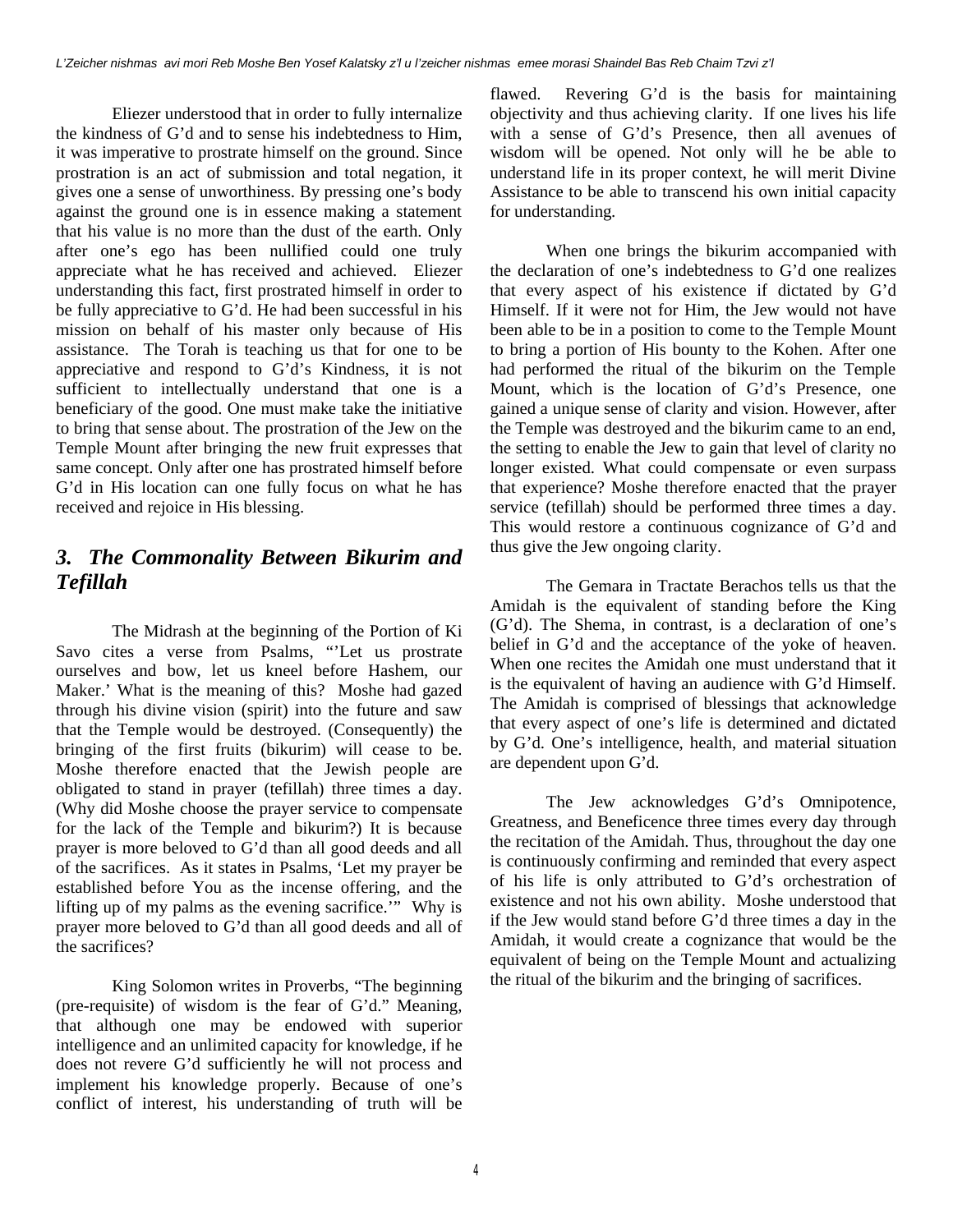### *4. The Ability to Esteem the Mitzvos for What they Truly Are*

The Torah tells us that after one had distributed all of his tithes, one recites the "confession of the tithes." The Torah states, **"When you have finished tithing…you shall say before Hashem, your G'd, 'I have removed the holy things from the house…I have not transgressed any of your commandments…Gaze down from Your holy abode, from the heavens, and bless Your people Israel…as You swore to our forefathers."** Rashi cites Chazal who explain, "I have performed all that was commanded of me to do. I have rejoiced and have allowed others to rejoice. Gaze down from Your holy abode and give to us what You had promised. To what is the statement 'I have performed all that was commanded…" referring? It is referring to what G'd had said as it states in the verse '**If you will follow My Statutes and observe My Commandments and perform them; then I will provide you with rain in its time'"** 

Rashi in the Portion of Bechukosai cites Chazal who explain, **"If you will follow My Statutes…**" is referring to one's selfless toiling in the study of Torah. If one toils sufficiently in the study of Torah, he will be deserving of extraordinary blessing. It is only when the Jewish people toil in Torah that the Land will give forth its unlimited bounty. What relevance does toiling in Torah have to the confession of the tithes in which one verbalizes that he has given all that was necessary to be given to the Kohen, Levy, and the needy? The only way one could relinquish his own possessions, which he had toiled to acquire, and give them to others without restraint, is if he has an appreciation of the fulfillment of these various mitzvos. It is only when one internalizes their value that one can perform them properly. If a Jew truly toils in Torah he will have a sense of value of the mitzvos and consequently have the willingness to give the tithes, rather than relinquish them. Not only will he be able to fulfill his obligation, he will do so with joy and cause others to rejoice.

The Gemara in Tractate Kiddushin states, "Great is study (of Torah). Because it brings to actualization (of the mitzvos)." If one toils in Torah sufficiently, it will bring him to actualize the mitzvos. We say every morning, "We are fortunate- how good is our portion! How pleasant is our lot!" This is not referring to our material success but rather that we, as Jews are fortunate to be able to rise early in the morning and stay late at night to declare our belief in G'd. It is only the Jew who toils in Torah and dedicates his life to His Will who can truly feel fortunate and rejoice in the fulfillment of the Torah. Therefore the Torah states, '**If you will follow My Statutes and observe My Commandments and perform them; then I will provide you rain in its time'"** 

### *5. Creating an Energy that Will Determine Man's Success or Failure*

The Torah states, **"If a man marries a wife, and comes to despise her…"** After the man comes to despise his wife he chooses to slander her, claiming that she had committed adultery. He subsequently brings false witnesses to substantiate his claim which would ultimately cause her to be deserving of the death penalty. The Torah tells us that when the witnesses are proven to be false and conspiring, the man is given lashes and must pay a penalty of a hundred silver to the father of his wife. As it states, **"They shall fine him one hundred silver (shekels) and give them to the father of the girl, for he had issued a slander against a virgin of Israel."** How could a relationship between husband and wife, as a result of the dislike of the husband's dislike of his wife, deteriorated to the point where he commissions false witnesses to have his wife put to death?

Rashi cites Chazal, "The deterioration of the relationship is based upon the principle of 'one sins brings about another sin *(aveira goreres aveira).'* There is a negative commandment that one is not permitted to harbor hatred for one's fellow Jew in his heart. Because the husband violated this commandment he chose to slander his wife. Ultimately he brought false witnesses to testify that she had committed adultery. This sinful behavior was a consequence of his sin of speaking evil against his wife (*lashon hara*)…"

The Torah tells us that if one commits an inadvertent act of murder he must flee to a city of refuge, where he would be protected from the family of the deceased who wish to avenge the blood of their relative. However, if one commits murder deliberately, he is not eligible to seek refuge in any of these cities. He deserves to be avenged by the family of his victim. As the Torah states, **"But if there will be a man who hates his fellow, and ambushes him…and strikes him mortally and he dies, and he flees to these cities- then the elders of the city shall…place him in the hands of the redeemer of blood, and he shall die."** Why does the Torah need to give the background and circumstance that brought the man to lie in ambush and commit murder by stating **"a man who hates his fellow?"** Rashi cites Sifri, "As a result of the hatred that the man had in his heart against his